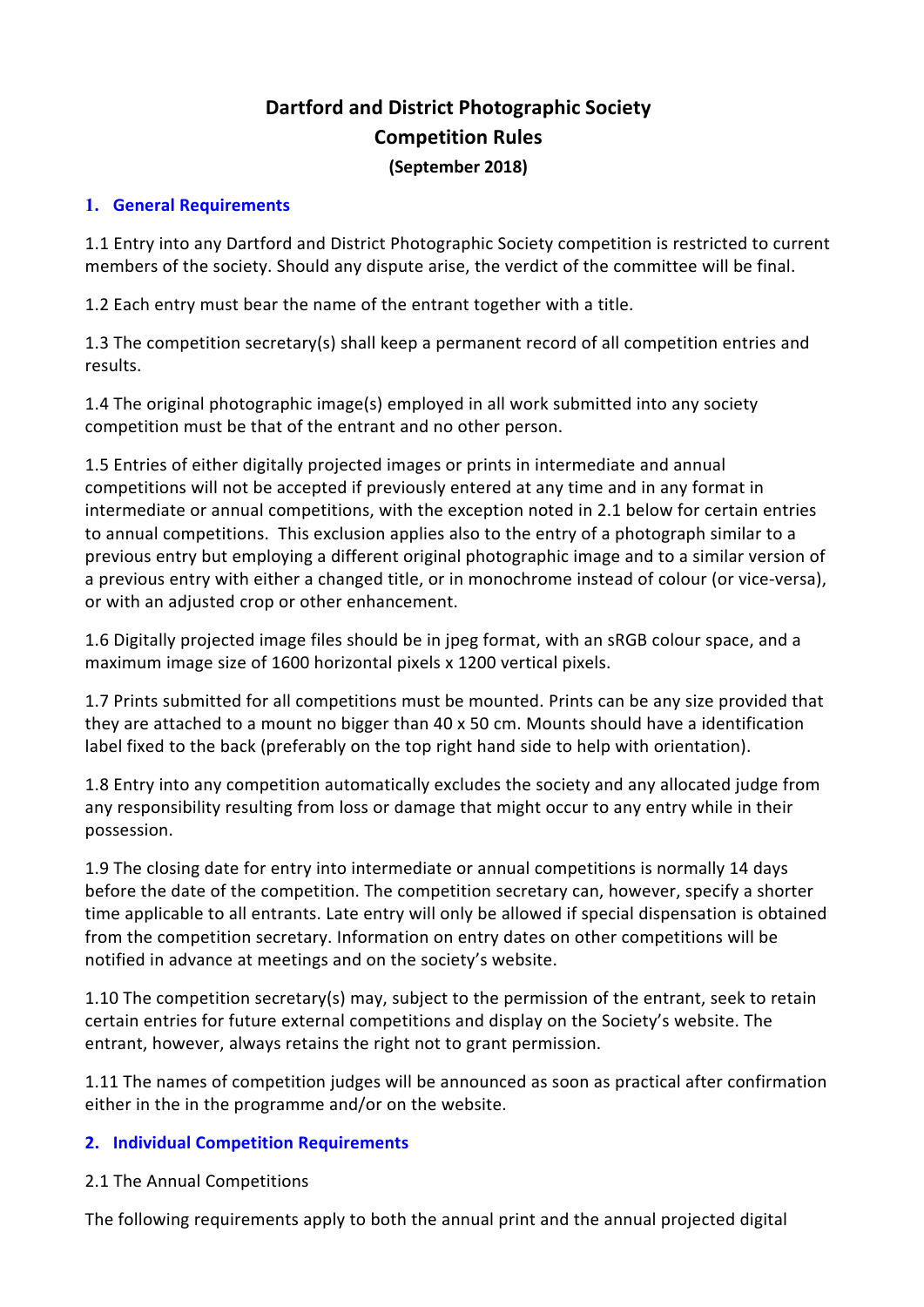competitions.

Members can submit entries into each of these competitions in the following four categories

Nature Pictorial Portraiture Record

No more than two photographs may be entered into any one category. The category of each photograph is to be identified by the entrant. As an exception to paragraph 1.5 each entrant may enter into an annual competition up to two photographs previously entered in previous seasons' intermediate competitions. A photograph from an intermediate competition can only be entered one time into any annual competition, and the entrant should provide the competition secretary with the date of the competition and title used when the photograph was previously entered.

The competition will be judged by a KCPA Premier Judge/PAGB listed judge, who will be required to comment upon, and mark, all entries. Competitions will be judged on the PAGB 2-5 mark basis. The judge will select the best photograph in each of the categories and from these will select the overall winner. If the overall winner is a colour image the judge will also be asked to select the best monochrome image or vice-versa. The judge will also be asked to select from all the entries the best creative image, the best sports photograph and the best street / photojournalism photograph. Certificates will be awarded for the category winners, the best creative, sports and street / photojournalism photographs and the best monochrome (or colour) photograph and to the overall winner.

### **2.2 The Intermediate Competitions**

There will be four intermediate competitions each photographic year, two print competitions and two projected digital image competitions. Unless a particular competition has a specific requirement listed in the programme, all intermediate competitions will be assumed to be open subject and members will be allowed up to three entries in each competition. Prints and PDIs can be monochrome or colour, but normal print size/PDI requirements will apply, unless specifically modified for a particular competition. An external judge will be employed and will be required to comment on, and mark on the PAGB 2-5 point basis, all entries, and select first, second and third places. Certificates will be awarded to the winners of each competition.

### **2.3 The President's Cup**

The President's Cup is an annual competition whose subject, format and entry requirements are decided by the president at the previous AGM. The conditions for the given year will be advised in the annual programme and the website. Judging will be carried out by the President\*. A maximum of three entries per member is allowed. The collection of entries will be arranged by the competition secretary(s) and entries should be available no later than two weeks before the judging..

(\*The President shall have the right to nominate an alternative judge, should this be appropriate, and shall be the sole arbiter in any dispute or ruling not specifically covered by the conditions above.)

#### **2.4 The George Nuttall Trophy**

The George Nuttall Trophy is awarded to members who have not won a major trophy in previous